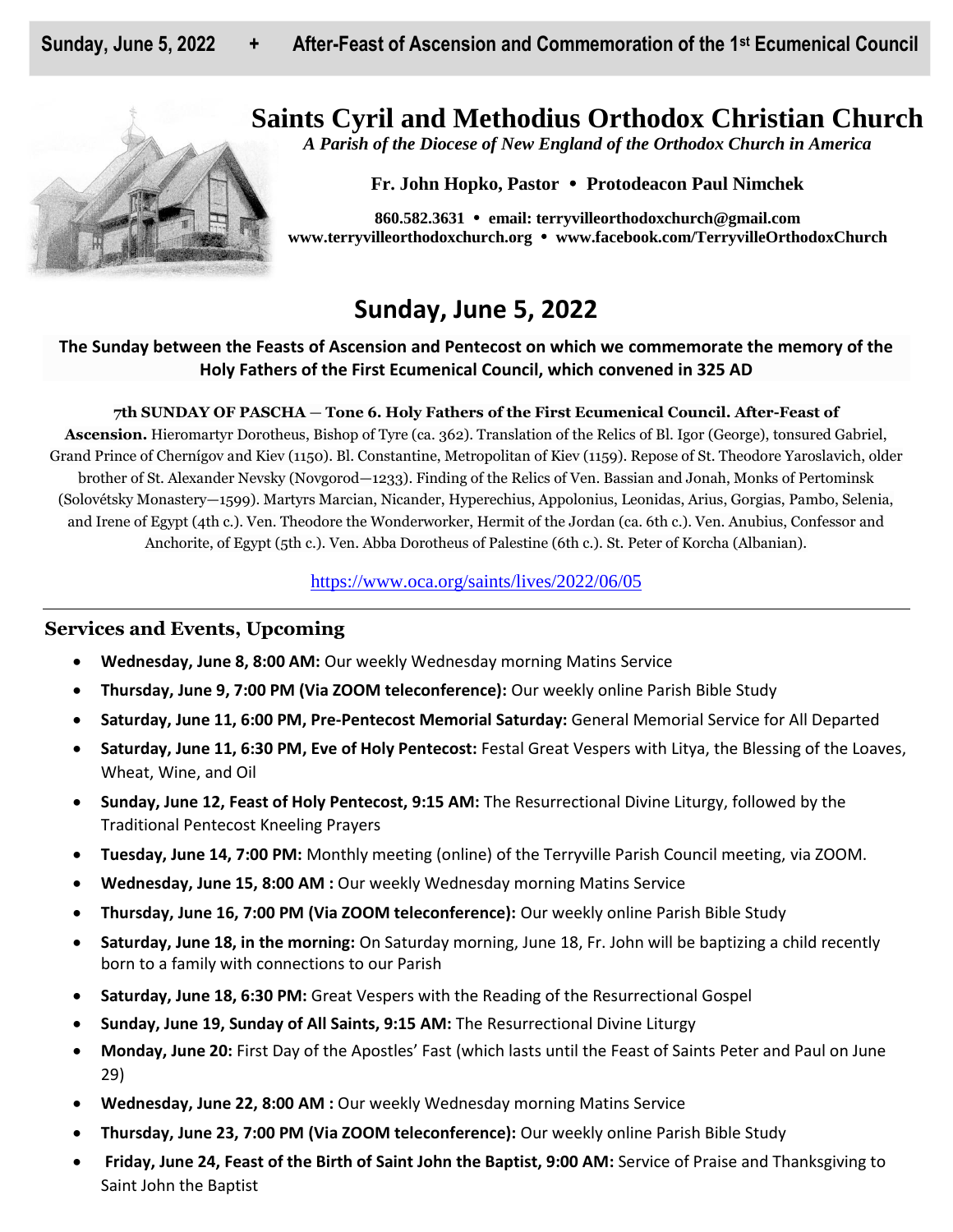- **Saturday, June 25, 6:30 PM:** Great Vespers with the Reading of the Resurrectional Gospel
- **Sunday, June 26, Sunday of All Saints of North America, 9:15 AM:** The Resurrectional Divine Liturgy

# **PARISH PRAYER LIST**

## **We pray for all victims of disease, disaster, difficulty, and senseless violence throughout the world.**

#### **+ THOSE WHO HAVE DEPARTED THIS LIFE:** *Memory Eternal!*

*We pray for all the thousands of victims of COVID-19. We pray for all those who have perished in Ukraine, due to the war going on there. And, we pray for the children and their teachers who perished in Uvalde, TX. Lord have mercy.* 

#### *Newly Departed*

| Matushka Genevieve Glagolev                             | d. 5/23/22 |
|---------------------------------------------------------|------------|
| James "Jim" B.—husband of Nancy B. of the W'bury Parish | d. 5/22/22 |

| <b>Anniversaries of Repose - Memory Eternal!</b> |           |
|--------------------------------------------------|-----------|
| Michael Rewak                                    | 6/5/1950  |
| John Christophy                                  | 6/5/1964  |
| Julia Kriniske                                   | 6/5/1995  |
| Stephie Mattson                                  | 6/5/2013  |
| Theodora Dubnansky                               | 6/6/1960  |
| <b>Helen Devine</b>                              | 6/6/1962  |
| George Kablesh                                   | 6/6/1997  |
| Dimitri Shewchyk                                 | 6/7/1949  |
| Alexei Fomin                                     | 6/8/1942  |
| Anna Kostyk                                      | 6/8/1957  |
| Mary Tadaychuk                                   | 6/8/1961  |
| Joseph Andrash                                   | 6/8/1961  |
| Antonio LaRoche                                  | 6/8/1981  |
| Mary Belik                                       | 6/8/1984  |
| John Zhuk                                        | 6/9/1943  |
| Tessie Suslenko                                  | 6/9/1959  |
| Joseph Pavelchak                                 | 6/10/1943 |
| Eva Komanetsky                                   | 6/10/1971 |
| Mark Macibora                                    | 6/11/1972 |

#### **THOSE IN NEED OF GOD'S MERCY AND HELP**

*First of all, we pray for all those suffering due to COVID-19, and those working to alleviate their suffering. We pray for all those suffering presently in Ukraine, due to the war going on there. We pray for all who mourn the loss of loved ones.* 

### *Persons captive and suffering for the Faith*

Metropolitan Paul and Archbishop John—hostages in Syria

#### *Those who are sick and suffering*

Priest Ceraphim—a Diocesan priest; suffered a heart attack on May 6 Priest John M.—a young priest, suffering with a vexing illness Archpriest Nicholas—upcoming surgery, to repair knee injury Matushka Anne Hosking—chronic illness; in need of our prayers Matushka Ann S.—chronic health challenges Fyodor (Frank) G.—suffering from Multiple Sclerosis (MS) Dolores T.—permanent colon malfunction following colon cancer treatment Donna—Ann S.'s niece, Deb W.'s cousin; kidney disease Dayrl—Ann S.'s niece, Deb W.'s cousin; kidney disease JoAnn—acquaintance of Jeanne Moore; ovarian cancer MaryEllen—Louine K.'s daughter-in-law; suffering with Huntington's Disease Yelena "Lenna" M.—overcoming, by God's grace, serious health challenges Katie and Aubrey—a mother and daughter for whom we have been asked to pray Tanya B.—suffering long-term and lingering effects of brain hemorrhage Claudia A.—Waterbury parishioner; health challenges and now widowed Mary Lynn—friend of Donna O.; battling breast cancer Barbara—friend of Patty N.; unwell and in need of prayerful support Michael "Mike" L.—ongoing health issues child George—young son of a Kenyan Orthodox priest; quite unwell Bill M.—struggling with health issues, please keep in prayer Paula—friend of Jim L.; struggling with cancer Dimitri—brother of Carolyn P.; health issues Maryna B.—dealing with some health issues

Thomas—Patty N.'s nephew; battling cancer Wayne—Donna O.'s father George Kla.—our fellow parishioner; facing a variety of health challenges Lorraine—friend of Joan M.; cancerous blood disease Joseph—friend of Jeanne M.; in need of prayers Dianna—Jennifer W.'s mother; suffering some health problems Thomas—fighting cancer; father of a friend of the Parish (S.H.) Yvonne K.—a person we have been asked to pray for; multiple myeloma Mark—friend of a parishioner (F.G.); critically ill Domenic—friend of a parishioner (F.G.); facing serious illness Louis—friend of a parishioner (F.G.); facing serious illness Brittney—facing possibly severe health issues; at the request of Kathy M. Albert ("Al")—in need of prayers for healing; very unwell Kathy S.—Waterbury parishioner; facing health challenges Earlene L.—Mike and Jim L.'s mother; health issues Natonya L.—Mike and Jim L.'s family member; heart surgery Bach-Loan—a neighbor of Jeanne M.'s; recent serious health challenges Barbara S.—W'bury parishioner; recovering from surgery Rick—Deacon Paul and Patty's nephew; Rick is unwell and in need of prayers Peter—Deacon Paul and Patty's acquaintance; battling leukemia Christina—surgery for cancer on March 14; acquaintance of Fr. John H. Marisa—a 13-yr-old girl, acquaintance of the Nimcheks, who is quite unwell Stephen—facing health challenges; at request of Marilou P. Emily—acquaintance of the Nimcheks; a person facing serious illness, courageously Dorothy F.—Waterbury parishioner; unwell and in need of our prayers Mike—battling some health challenges Robert J.—dealing with some health issues Jeanne M.—healthy, but dealing with other challenges at this time

Christopher—at the request of

#### *Shut-ins and those resident in long-term Care Facilities*

Alex—John D.'s brother; suffering permanent effects of stroke Dolores—Bob M.'s mother; resident in long-term eldercare

#### *Mother and Newly born child*

Yuliia and her newly born child Milana—Milana was born on May 6 in Kyiv after only 29 weeks of pregnancy. Milana weighed two pounds at birth, and is still in neonatal intensive care, in critical, yet stable condition. Yuliia is Maryna B.'s sister-in-law.

Oana and her newly born son Luca Anita and her newly born son Simon

#### *Expectant Mothers*

Lucy and the child to be born of her—Lucy C. is our fellow parishioner Maura and the child to be born of her—Maura is Lucy and David C.'s friend Katherine and the child to be born of her—relative of the Hopkos Sharon and the child to be born of her—acquaintance of Fr. John H. Shelby and the child to be born of her—Shelby G. is our former parishioner

#### *Travelers, Those Soon to be Traveling, and Those Apart from Us*

John "Jack" K.—visiting family until June 8 Thomas and Alexis H.—will be traveling to the UK Bob M.—will be driving back to Florida this coming week transporting ecclesiastical items being donated to the Bradenton, FL, Parish.

#### *Those from among us serving on active duty in the Armed Forces*

Joel O.—U.S. Navy; hospital corpsman ("medic") Joseph B.—a Terryville neighbor; U.S. Marine Corps Joshua P.—husband of a niece of Fr. John's; U.S. Army officer and helicopter pilot Alexander—relative of Carolyn P.; 82nd Airborne Division U.S. Army soldier Derek—relative of Carolyn P.; U.S. Army soldier Ruben—acquaintance of the Hopkos, deployed U.S. Marines Corps pilot

## *Wedding Anniversaries*

| Rev. Fr. David & Melanie Koles<br>John & Nina Dubnansky | 6/5<br>6/7 |
|---------------------------------------------------------|------------|
| Birthdays                                               |            |
| Louine "Anna" King                                      | 6/9        |
| John "Jack" Kriniske                                    | 6/10       |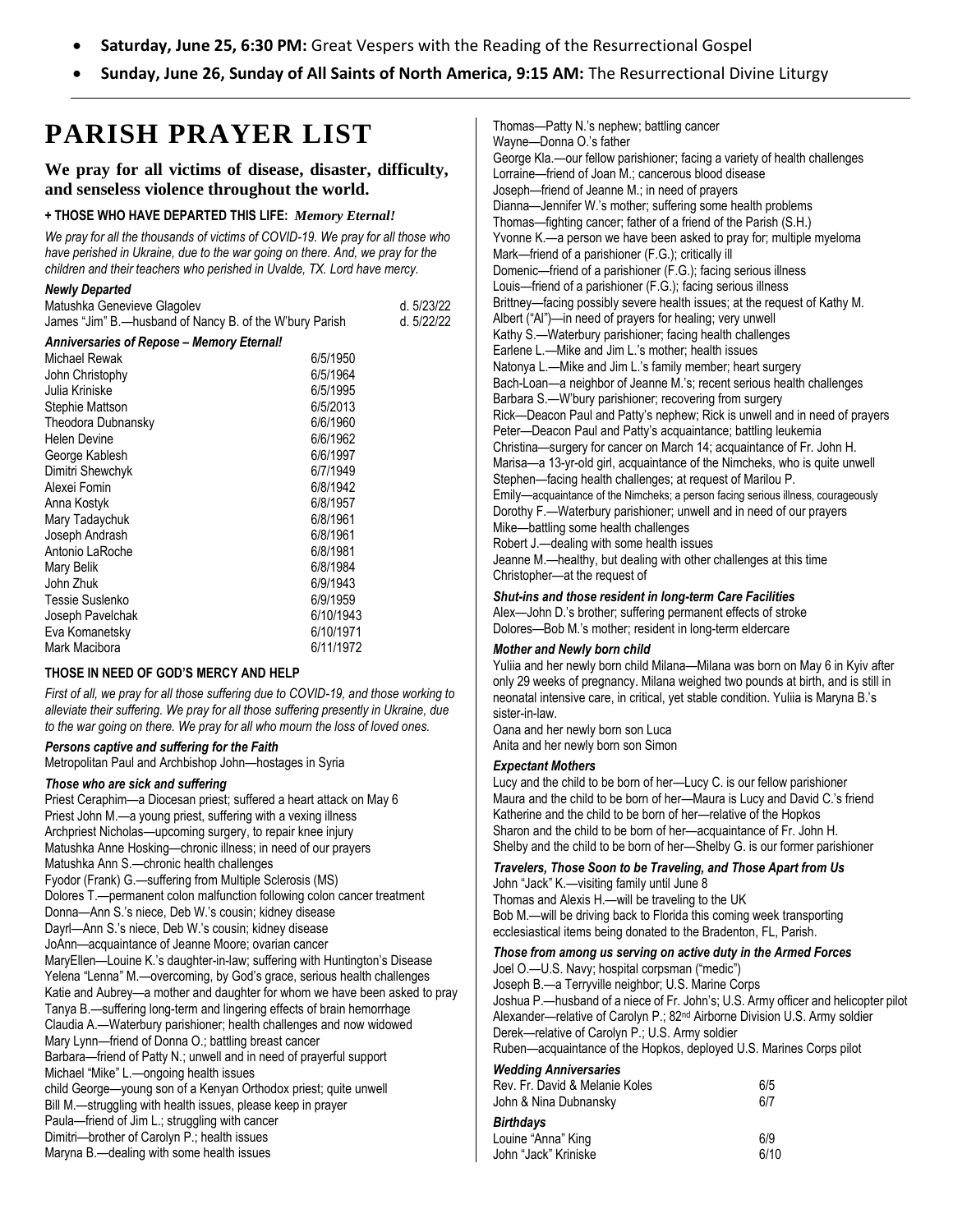## **Additional Prayers Requested**

**Prayers Requested:** Maryna B., friend of our Terryville Parish, and a native of Kharkiv, Ukraine, asks prayers for the health and salvation of her family and friends in Ukraine, including, specifically, her grandmother **Larissa**, her brother **Dmytro**, her sister-in-law **Yuliia**, and Yuliia and Dymtro's prematurely born newborn daughter, **Milana** (see next note), and, also, for **Alexander** and **Aleksey**. Maryna's grandmother, Larissa, and other family and friends, are still in Kharkiv, a city whose people are suffering greatly at this time, due to attacks by the military of the country of Russia. (Lord, hear us and have mercy!)

**Prayers Requested:** *Related to the request made above:* Maryna Bharara's sister-in-law, Yuliia, for whom we have been praying, went into premature labor on May 6, at 29 weeks of pregnancy. That day, May 6, Yuliia delivered a baby girl, Milana, who only weighed 2 pounds at birth. Baby Milana is presently in a Neonatal Intensive Care Unit (NICU) in Kyiv, Ukraine, where Yuliia has been living. Little Milana is still in the NICU, but is making progress. Please, pray for Yuliia, her husband Dmytro, and their newly born child, Milana.

**Prayers Requested:** Lenna M., our fellow parishioner, also asks prayers for the health and salvation of family members in and from Ukraine, including, specifically, her second cousin **Ludmilla**, Ludmilla's daughter **Nadia**, Nadia's husband **Alexei**, and their children **Sofia** and **Anna**. (Lord, hear us and have mercy!)

# **The First Ecumenical Council – 325 AD**

The First Ecumenical Council was convened by the Roman (Byzantine) Emperor Constantine in the year 325 AD. (We commemorate this Emperor in the Church as Saint Constantine the Great.) This Council was the first effort to gather together as many Christian bishops as possible, from all of Christendom, to address certain issues facing the Christian Church. It was made possible by the fact that the Emperor himself had accepted the Christian Faith as his own, and so, at least for a time, the persecution of Christians in the Roman Empire had ceased. Many of the participants in the First Ecumenical Council were Christian persons who had previously suffered greatly for Christ, during persecutions that were enforced by some of the Emperor Constantine's predecessors.

The most famous of the Council's accomplishments was the promulgation of the first half of what we today refer to as "The Creed." We recite the Creed at every Divine Liturgy that we celebrate in the Church, recalling and retelling the central tenets of our Orthodox Christian Faith. The second half of the Creed was composed and promulgated at the Second Ecumenical Council in 381 AD.

Another of the First Council's accomplishments was to establish a common date on which all Christians would celebrate Holy Pascha. Sadly, since that time, due to splits in the Church, Christians no longer all keep Pascha on the same day each year. Nevertheless, through the witness of the Fathers of the First Ecumenical Council, we see that such a common celebration is the desire of the Church.

## **Congratulations Graduates!**

Effie S., daughter of John and Luda, is graduating from high school this month. She will attend UCONN-Avery Point in the fall. Congratulations and Many Years!

**--------------**

**'TIS THE SEASON: Graduates:** If you or a member of your family is graduating this spring, please let us know, so that we might share the news with our Parish Family, and offer our congratulations and prayerful best wishes.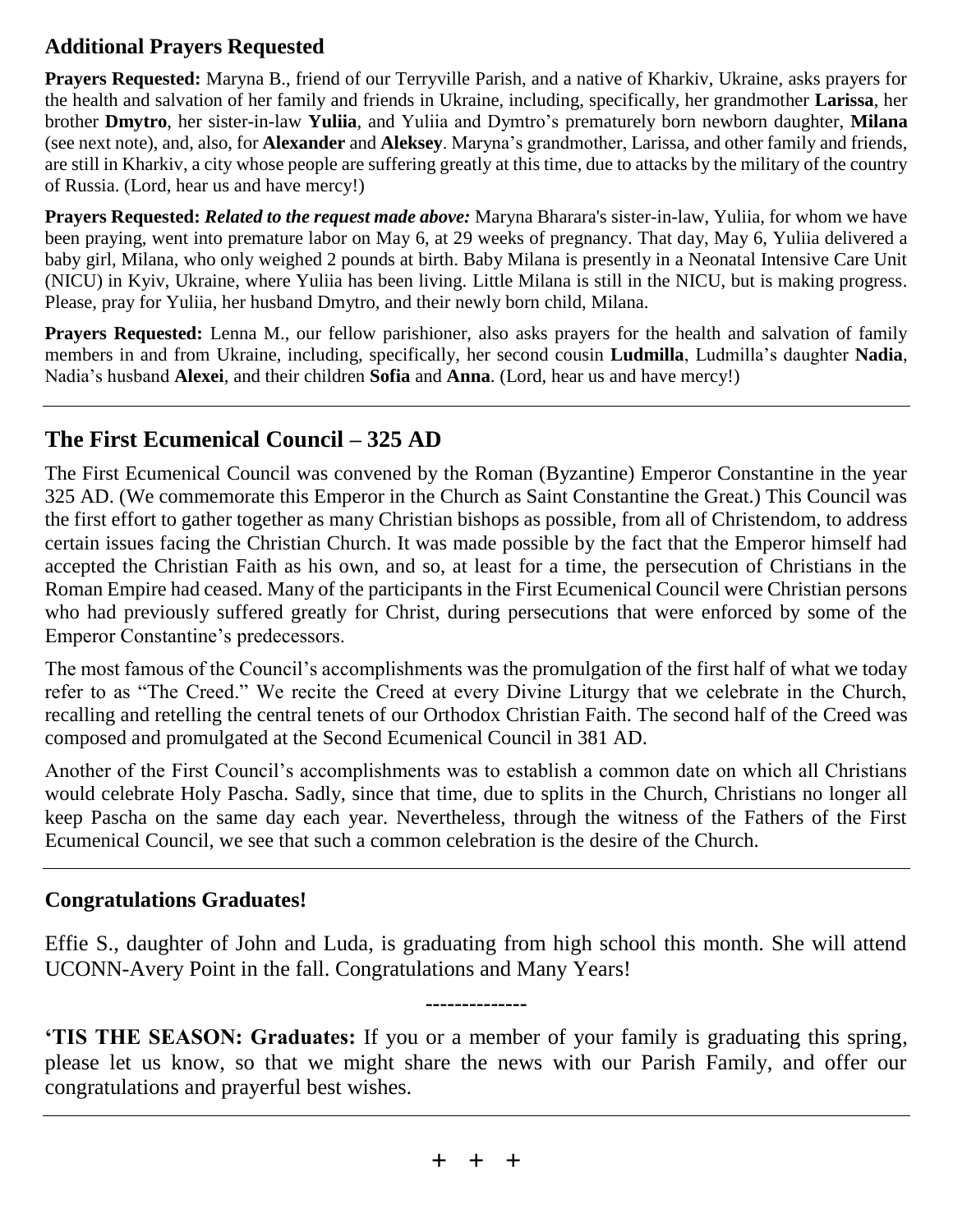# **LOOKING AHEAD:**

- **NEXT SATURDAY: The Pre-Pentecost Memorial Saturday, June 11:** Saturday, June 11, is the Pre-Pentecost Memorial Saturday this year. Memorial Saturdays, which occur a number of times during the year, are days set apart in the Church's liturgical calendar for special and careful commemoration of the departed. We will mark the Pre-Pentecost Memorial Saturday with a Memorial Service ("Panikhida") beginning at 6:00 PM, just before the Vigil of Pentecost (Great Vespers with Litya) that we will serve beginning at 6:30 PM.
- **NEXT SUNDAY: Sunday of Holy Pentecost, Sunday, June 12:** On Sunday, June 12, we will celebrate the Feast of Holy Pentecost. On Pentecost we commemorate the occasion when, fifty days after the resurrection from the dead of our Lord, God, and Savior, Jesus Christ, the Holy Spirit was poured out upon the Apostles of Christ. Through that outpouring, the Apostles were strengthened to preach the Good News about Our Lord, and to grow the Church, the Body of Christ. One custom in the Church on the Feast of Holy Pentecost is to bring back kneeling to our life of prayer. It is customary for Orthodox Christians to pray standing on their feet, and to not kneel down in prayer, during the fifty days following Holy Pascha. This standing in prayer reminds us about how Our Lord, raised from the dead, stood among His disciples in the days following His Resurrection, showing Himself alive in His Resurrection Body, victorious over death and decay. (This is, also, why we do not kneel in the Orthodox Church on Sundays, for every Sunday is a "little Pascha.") So, having stood in prayer for fifty days from Pascha to Pentecost, on Pentecost the Church assigns special prayers, often called "The Kneeling Prayers of Pentecost." During those Kneeling Prayers we solemnly kneel and pray in that pious and humble posture, once again. In our parish, the Kneeling Prayers of Pentecost are read at the conclusion of the Divine Liturgy on the Sunday of Holy Pentecost.
- **LOOKING AHEAD:** The Apostles' Fast: The Apostles' Fast (also known as The Saints Peter and Paul Fast) begins this year on Monday, June 20, and lasts a week and a half, until the feast of the Holy Apostles, Saints Peter and Paul, which takes place on June 29. The Apostles' Fast always begins on the Monday after All Saints Day (the second Monday after Pentecost) and always ends on the Feast of Saints Peter and Paul, which is always solemnized on June 29. This fasting period comes following all the celebrating we have been doing during the Paschal season, and, therefore, serves to return us to what might be called "regular time" in the Church.